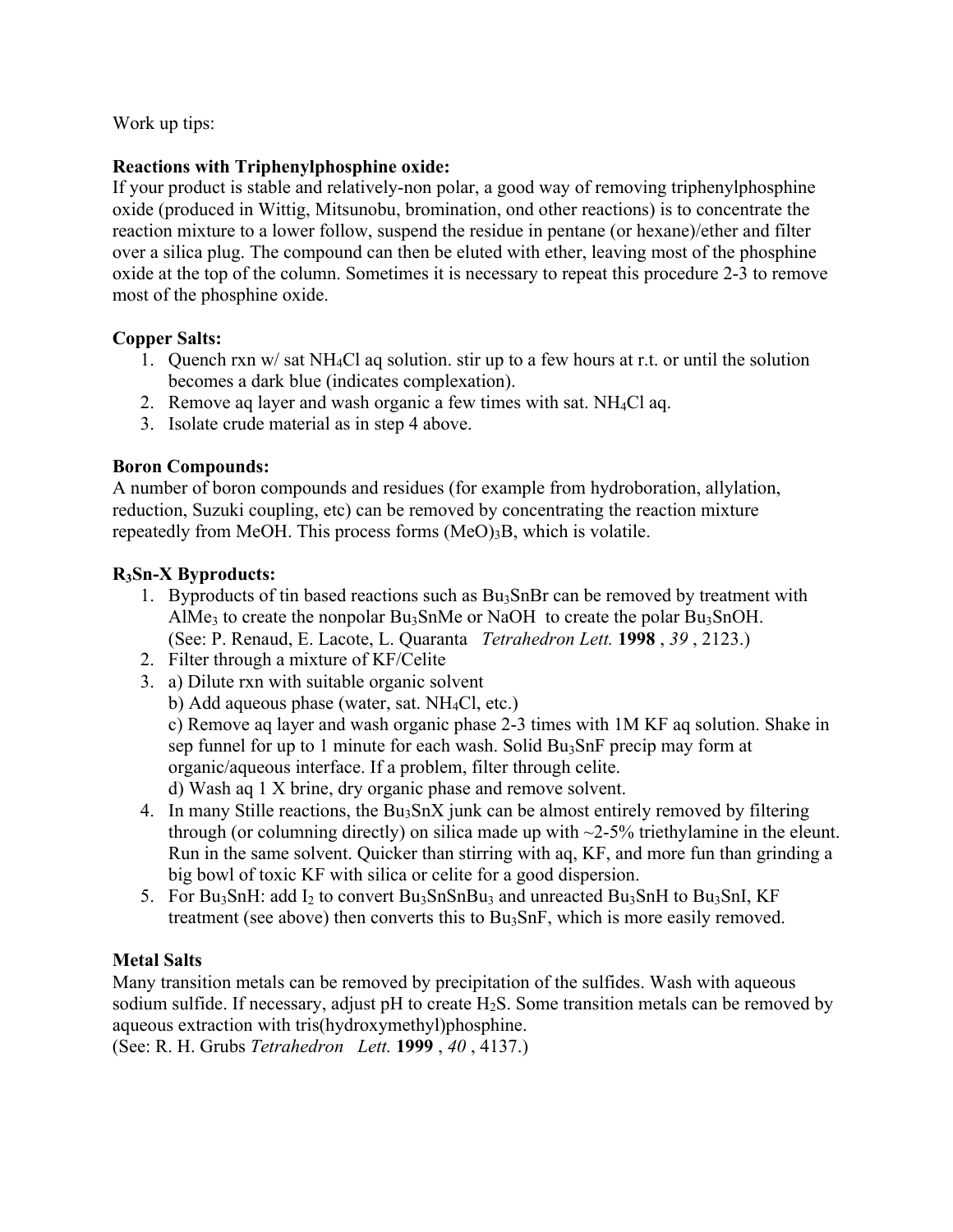### **Aluminum based Reductions:**

A. To workup a reaction containing x g lithium aluminum hydride:

- 1. Dilute with ether and cool to  $0^{\circ}$ C
- 2. Slowly add x mL water
- 3. Add x mL 15 % aqueous sodium hydroxide
- 4. Add 3x mL water
- 5. Warm to RT and stir 15 min
- 6. Add some anhydrous magnesium sulfate
- 7. Stir 15 min and filter to remove salts

B. To workup a reaction containing x mmol of an agent such as Diisobutyl aluminum hydride (Dibal):

- 1. Dilute with ether and cool to  $0^{\circ}$ C
- 2. Slowly add 0.04x mL water
- 3. Add 0.04x mL 15 % aqueous sodium hydroxide
- 4. Add 0.1x mL water
- 5. Warm to RT and stir 15 min
- 6. Add some anhydrous magnesium sulfate
- 7. Stir 15 min and filter to remove salts

# **Titanium:**

Quench with Aqueous ammonium chloride, the titanium byproduct will partition into the aqueous layer during workup.

### **Chromium Oxidations:**

- 1. PCC/PDC: Filter the reaction mixture through a pad of florisil.
- 2. Jones: Add isopropanol until the reaction turns from orange/red to green: this indicates that the oxidant has been consumed.

### **m-CPBA:**

If reaction is done in refluxing DCE (for example), cool reaction mixture to  $0^{\circ}$ C to precipitate out all m-CPBA. Then add  $10\%$  aqueous solution of Na<sub>2</sub>SO<sub>4</sub>. Two layers form. Separate and extract with DCM. Repeat the addition of  $Na<sub>2</sub>SO<sub>4</sub>$  several times then combine all organic layers, wash with saturated solution of NaHCO<sub>3</sub>, then saturated aqueous solution of NaCl, then dry (MgSO4) and evaporate under reduced pressure. If purifying product by FCC, any m-CPBA still present is easily separated as it is UV active, extremely polar and it ends to deposit on column tip during purification. This is easily taken care of as m-CPBA is soluable in EtOAc.

# **DCC:**

Filter the reaction mixture through a medium frit, rinsing with a minimal amount of reaction solvent, then work up. Depending one runs reaction in dioxane, THF, DMF, dichloromethane, etc., but urea is mostly insoluble in most solvents and this is a good way to get rid of it (the rest can be flashed away pretty straightforwardly). If it is too soluble, one can concentrate the reaction mixture first and take it up in ether, then filter and rinse.

Source: http://chem.chem.rochester.edu/~nvd/workupformulas.html